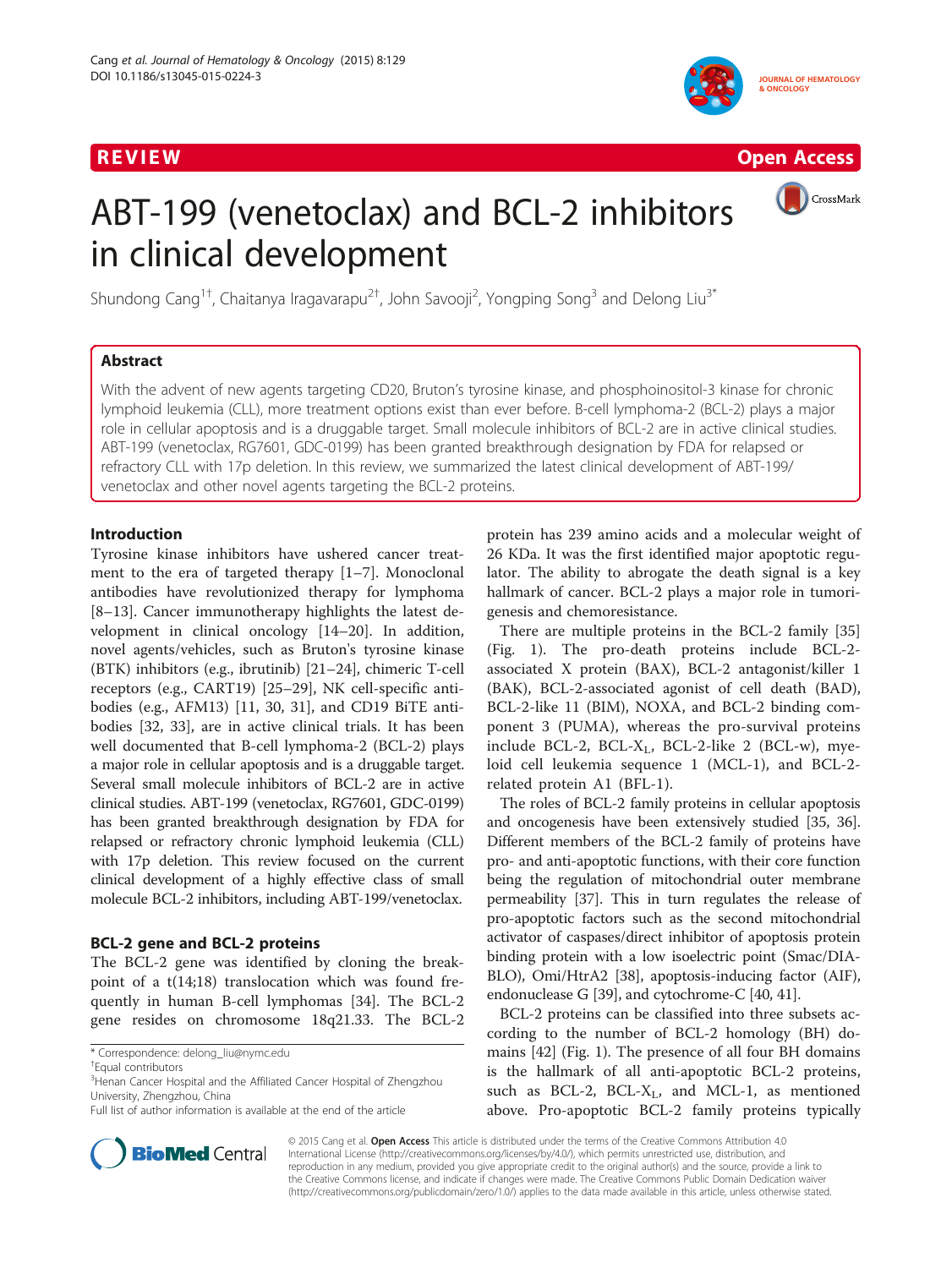<span id="page-1-0"></span>

have three BH domains and are further subdivided into the BAX subset (example: BAX and BAK) and the BH3 subset [example: BH3 interacting domain death agonist (Bid) and BAD] which only share homology at the BH3 domain [[43, 44](#page-6-0)].

BCL-2 directly inhibits the influx of adenine nucleotides through the outer mitochondrial membrane. This reduces ATP hydrolysis and inhibits cytochrome-C release. BAX and BAK act through opposite mechanism and are pro-apoptotic. Other members of the proapoptotic pathway also function through the direct release of cytochrome-C or inhibition of BCL-2. Of note, BCL-2 also maintains cells in the  $G_0$  phase in the absence of survival/growth factors—a potent oncogenic mechanism.

## BCL-2 inhibitors

By taking the advantage of the function of BH3 subset pro-apoptotic proteins in promoting programed cell death, multiple BH3 mimetics have been developed as cancer therapeutics. They interact in an inhibitory manner with the anti-apoptotic proteins BCL-2, BCL- $X_L$ , and BCL-w.

# ABT-737

ABT-737 is a small molecule inhibitor of BCL-2, BCL- $X_L$ , and BCL-w [[45\]](#page-6-0). ABT-737 showed in vitro activity against lymphoma and small cell carcinoma cells. Subsequent in vitro studies showed activity against myeloma [[46, 47\]](#page-6-0), acute leukemia [\[48](#page-6-0), [49](#page-6-0)], and lymphoma. Further studies confirmed in vivo activity of ABT-737 in mouse xenograft models [[50](#page-6-0)–[53](#page-6-0)]. However, this compound has low solubility and oral bioavailability.

#### ABT-263 (navitoclax)

ABT-263 (navitoclax) is another potent small molecule inhibitor of BCL-2, BCL- $X_L$ , and BCL-w. It was tested on multiple cell lines in vitro and in xenograft models [[54\]](#page-6-0) and shown to have significant activity against acute lymphoblastic leukemia (ALL) cell lines. Subsequent studies showed in vitro activity against leukemia and lymphoma cells [[55](#page-6-0)] with efficacy replicated in mouse models for pediatric ALL [\[56\]](#page-6-0), non-Hodgkin's lymphoma [[57\]](#page-6-0), and myeloma [\[58](#page-6-0)].

Subsequently, phase I trials of ABT-263 were carried out in lymphoid malignancies. The first trial to evaluate ABT-263/navitoclax studied two different dosing schedules in 55 patients with relapsed/refractory (R/R) lymphoid malignancies [[59\]](#page-6-0). The first dosing evaluation consisted of navitoclax given orally once a day at dose ranges from 10 to 440 mg from days 1 to 14 in a 21-day cycle (intermittent schedule). The second dosing schedule consisted of navitoclax once daily at dose ranges from 200 to 425 mg for days 1–21 in a 21-day cycle (continuous schedule). Due to significant thrombocytopenia reported from earlier trials, a loading dose of 150 mg daily for 7– 14 days was used for the continuous dosing. The maximal tolerated dose was noted to be 315 mg for the intermittent schedule and 325 mg for the continuous schedule. In the intermittent schedule regimen, at 440 mg, grade III transaminitis and grade IV thrombocytopenia were observed. In the continuous-schedule regimen, grade III transaminitis and gastrointestinal bleed were observed [[59](#page-6-0)]. A phase IIa study is currently ongoing.

Another phase I trial evaluated intermittent and continuous dosing in 29 patients with relapsed/refractory CLL [\[60](#page-6-0)]. The patients received oral navitoclax daily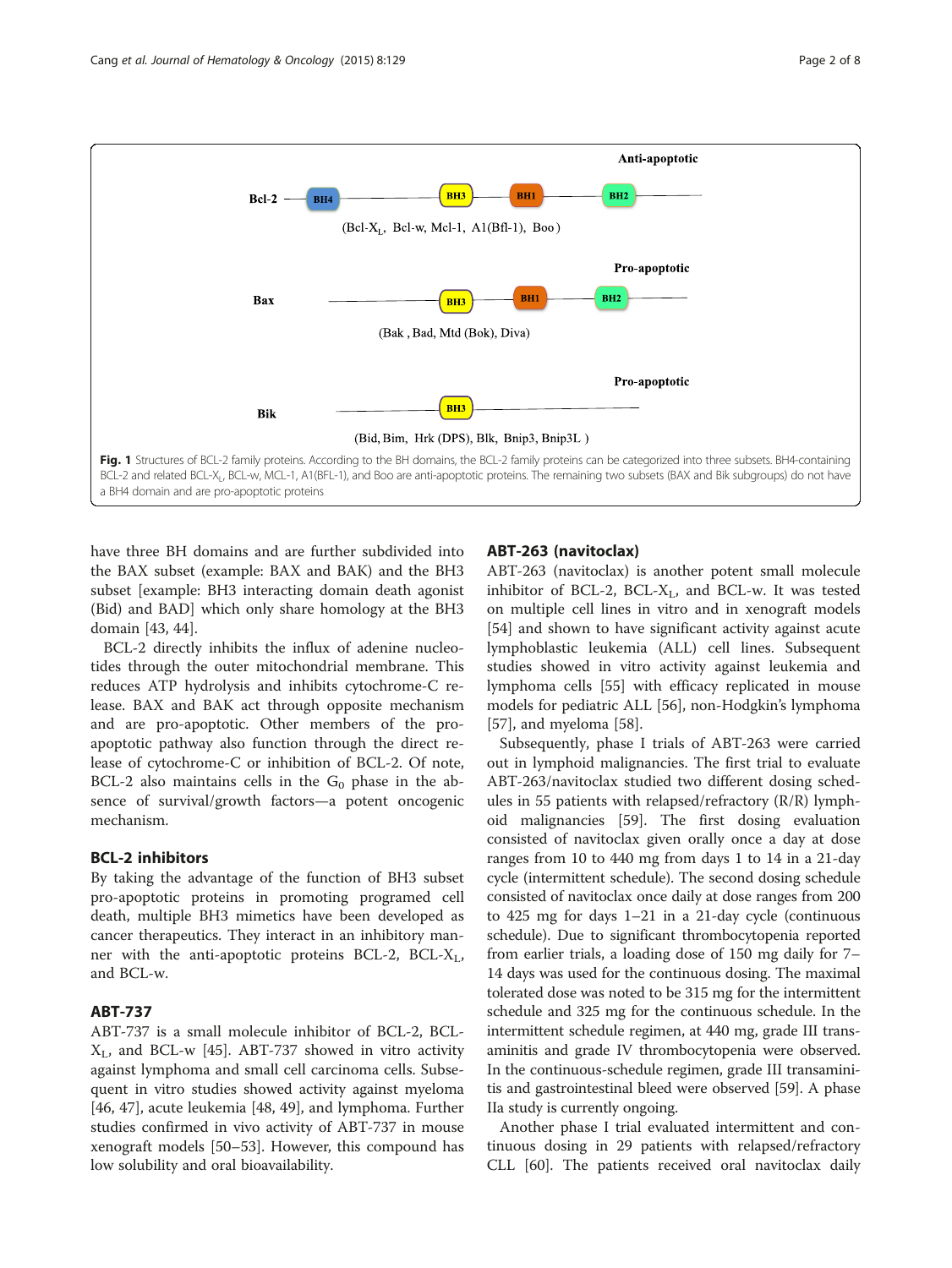either for 14 days (10, 110, 200, or 250 mg/day;  $n = 15$ ) or 21 days (125, 200, 250, or 300 mg/day;  $n = 14$ ) of each 21-day cycle. Dose escalation was done according to a continual reassessment methodology. The phase 2 dosing was determined to be 250 mg daily in a continuous dosing schedule. The dose-limiting toxicity (DLT) was mainly due to dose-related thrombocytopenia. Efficacy data showed partial response in 9 (31 %) of the patients and stable disease in 18 patients (8 with durable SD > 6 months, 7 > 12 months). Reduction in lymphocytosis was seen in 50 % of the evaluable patients. Median progression-free survival was 25 months. Navitoclax was found to have activity in high-risk patients with fludarabine-refractory disease, bulky adenopathy, and del(17p) CLL.

## ABT-199 (venetoclax, RG7601, GDC-0199) Preclinical studies of ABT-199

The dose-limiting severe thrombocytopenia from ABT-263/navitoclax quenched the enthusiasm for further clinical development of this compound. Preclinical studies of ABT-737 also revealed decreased platelet survival [[61\]](#page-6-0). A seminal study by Mason et al. [\[62](#page-6-0)] had previously highlighted the importance of  $BCL-X_L$  in platelet survival, its role in the pro-apoptotic activity of BAK, and a gradual reduction in  $BCL-X_L$  levels culminating in the apoptosis of senescent platelets. The term molecular clock was used to describe this temporal switch from anti-apoptosis to pro-apoptosis [\[62\]](#page-6-0). Therefore,  $BCL-X<sub>L</sub>$ inhibition could speed up this molecular clock and lead to decreased platelet survival—the mechanism implicated in ABT-737/ABT-263-induced thrombocytopenia.

The need to develop a BCL-2 inhibitor sparing BCL- $X_L$  and platelets sparked the discovery and development of ABT-199 (venetoclax) [[63\]](#page-6-0). X-ray complex-based structures determined the presence of high-affinity interactions in two hydrophobic pockets in the threedimensional structure of anti-apoptotic BCL-2 proteins. These hot spots, named P2 and P4, bind to the 1 chloro-4-(4,4-dimethylcyclohex-1-enyl)benzene and the thiophenyl moiety of navitoclax, respectively. Along with the hydrophobic interactions, electrostatic interactions between arginine residues (on anti-apoptotic proteins) and aspartate residues (on pro-apoptotic molecules) were also underscored. Through reverse engineering of navitoclax, structural modifications were made so that a new molecule was created to have similar hydrophobic interaction but different electrostatic interaction with Arg103 (specific to BCL-2 since BCL- $X_L$  has Glu96). This led to the discovery of BCL-2 binding molecule, ABT-199.

ABT-199 (venetoclax) represents the first-in-class, selective, oral BCL-2 inhibitor sparing platelets [\[63](#page-6-0)]. It showed sub-nanomolar affinity to BCL-2 ( $K_i$  < 0.010 nM)

with antitumor activity against non-Hodgkin's lymphoma (NHL) [\[63\]](#page-6-0), CLL [[64](#page-6-0)], and acute leukemias [\[65](#page-6-0), [66](#page-6-0)] in vitro. In vivo mouse xenograft studies showed activity against aggressive (Myc+) lymphomas [\[67](#page-6-0)] as well as acute leukemia [\[68\]](#page-6-0).

BCL-2 over-expression plays a central role in follicular lymphoma (FL). In vitro studies were done to characterize the effects of ABT-199 in the t(14;18)+ FL cell lines WSU-FSCCL and FC-TxFL2 and in primary FL cells [\[69\]](#page-6-0). JNK kinase phosphorylation and inactivation as well as substantial decrease of mitochondrial potential in FC-TxFL2 cells were induced by ABT-199. Similar expression levels were seen in the anti-apoptotic (such as BCL-2, BCL- $X_L$ , MCL-1) and pro-apoptotic proteins (such as BAX, PUMA, BAK, BAD, NOXA, Bid, Bok) in both cell lines. No significant change was seen in these proteins upon ABT-199 treatment. In this study, the ABT-199 resistant cell line was established. Increased levels of MCL-1 and elevated phosphorylation of BCL-2 on T56 and of AKT on S473 were demonstrated. In addition, increased autophagy was shown in comparison to parental cells. It was also demonstrated in this study that the combination of two epigenetic agents, decitabine and vorinostat, was able to overcome ABT-199 resistance. Even though ABT-199 should be theoretically active in FL as a BH3 mimetic, activity in patients with FL has not been as dramatic as has been observed for CLL. Acquired resistance developed easily in the in vivo study in the xenograft model, which may explain the relatively higher failure possibility in FL than in CLL.

ABT-199 was studied in combinations with tyrosine kinase inhibitors (TKIs), including imatinib, nilotinib, dasatinib, or ponatinib, in cells from six patients with blast-crisis chronic myeloid leukemia (CML) [\[70\]](#page-6-0). All six patients were resistant to TKIs, three of them with T315I mutation. This study further revealed in a CML mouse model that ABT-199 alone or in combination was better than nilotinib in eradicating CML stem cells in vivo.

A combination of ibrutinib and ABT-199 was also studied in mantle cell lymphoma (MCL) and CLL [\[71](#page-6-0)]. The ibrutinib and ABT-199 combination substantially induced apoptosis of primary cells from MCL and CLL patients compared to each single agent alone (combo: 23 %, ibrutinib: 3.8 %, ABT-199: 3.0 %). When BCL-2 and BTK target genes as well as emergent genes were characterized using a protein-protein network interaction model, synergistic activation of apoptosis genes of p53 and BIM was revealed. Little off-target effect was seen with the combination nor with individual drugs on normal peripheral T cells [[71\]](#page-6-0).

Selinexor (KPT-330), a first-in-class selective inhibitor of nuclear export (SINE) agent, has been shown to have antiproliferative and pro-apoptotic activities against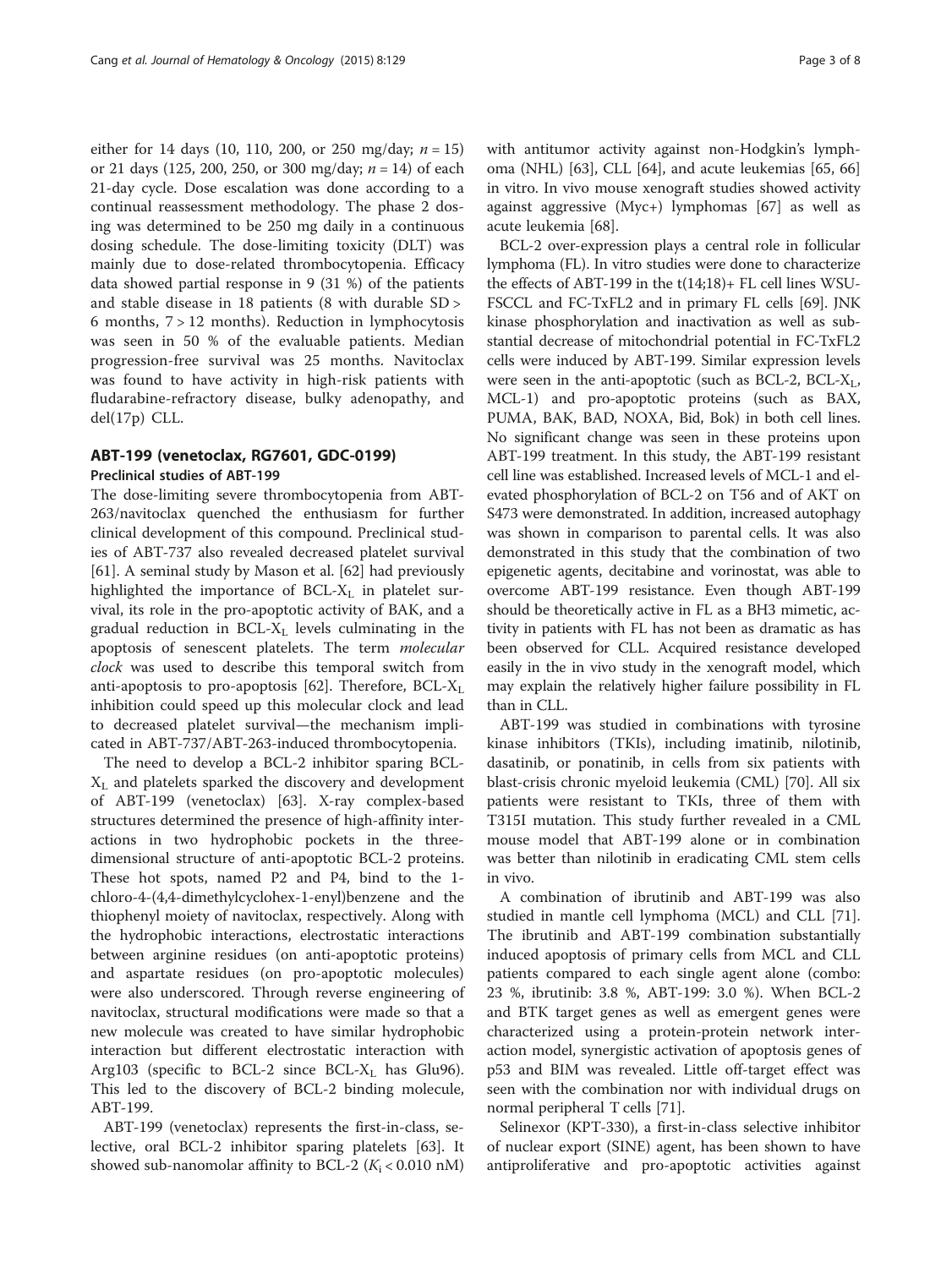MCL and other cancer cells [[72](#page-6-0)–[76](#page-6-0)]. A combination of ABT-199 and selinexor was studied in MCL cell lines [[77\]](#page-6-0). The combination demonstrated synergistic antiproliferative effects through inhibition of mTOR signaling, downregulation of ribosomal biosynthesis, and induction of mitochondria-mediated apoptosis.

MCL-1, an anti-apoptotic protein, is one of the main targets of homoharringtonine (HHT) and omacetaxine, both of which have been in clinical applications [\[78](#page-7-0), [79](#page-7-0)]. To test the dual inhibition of BCL-2 and MCL-1, HHT and ABT-199 were combined and tested in seven diffuse large B-cell lymphoma cell lines [[80\]](#page-7-0). The study confirmed decreased expression of MCL-1 protein in all the cell lines. It was also demonstrated that high expression of BCL-2 positively correlated with sensitivity to ABT-199, irrespective of expression levels of  $BCL-X_L$  and MCL-1. BCL-2 and BCL- $X_L$  expression levels negatively correlated with sensitivity to HHT. However, the expression level of MCL-1 did not correlate with sensitivity to HHT.

#### Clinical studies of ABT-199

Preliminary data from a phase I trial of ABT-199 showed an overall response rate (ORR) of 84 % in 56 patients with relapsed/refractory CLL [[81\]](#page-7-0) (Table 1). At a median follow-up of 10.9 months, a complete response (CR) of 23 % and partial response (PR) of 61 % were achieved. ABT-199 dosages of 150–1200 mg given once on days 3 or 7 followed by once daily were used. Diarrhea (46 %), neutropenia (43 %), fatigue (34 %), upper respiratory tract infection (29 %), and cough (25 %) were the most common side effects. Dose-limiting toxicities (DLTs) were reported to include six tumor lysis syndromes (TLSs), one sudden death, and one grade IV neutropenia. TLS complication is now better prevented with a lead-in dose-escalation step [[82](#page-7-0)].

The latest update showed an ORR of 79 % in 84 patients with relapsed/refractory (R/R) CLL with median duration of response of 20.5 months. The most common adverse events (AEs) remained similar—neutropenia (39 %), diarrhea (36 %), nausea (35 %), upper respiratory tract infection (31 %), and fatigue (27 %). Grade 3/4 AEs

Table 1 Single agent clinical trials of venetoclax/ABT-199

| Clinical trials | Diseases | Responses | References |  |
|-----------------|----------|-----------|------------|--|
| Phase I         | R/R CLL  | ORR-79 %  | 81,83      |  |
| Phase la        | R/R NHL  | ORR-48 %  | 84         |  |
| Phase II        | R/R AML  | ORR-15 %  | 85         |  |
|                 | New AMI  |           |            |  |
|                 |          |           |            |  |

R/R relapsed/refractory, ORR overall response rate, CLL chronic lymphoid leukemia, NHL non-Hodgkin's lymphoma, AML acute myeloid leukemia

included neutropenia, anemia, TLS (8 % including one death), and thrombocytopenia (7 %) [\[83](#page-7-0)].

A phase Ia trial of ABT-199 in R/R NHL used continuous daily dosing of 200–900 mg. A single dose was administered on day 7 followed by a lead-in period with stepwise upward titration over 2–3 weeks. An ORR of 48 % was achieved in 40 patients with responses across various NHL subtypes; the most common AEs included nausea (34 %), upper respiratory tract infection (27 %), diarrhea (25 %), and fatigue (21 %). DLTs included subclinical TLS (based on laboratory criteria) [\[84\]](#page-7-0).

The single-agent ABT-199 was studied in a phase 2, open-label, multicenter trial in patients (pts) with highrisk R/R AML and in untreated patients who were unfit for intensive chemotherapy [\[85\]](#page-7-0). The study allowed intra-patient dose escalation when a patient received 20 mg ABT-199 on week (Wk) 1 day 1. Daily escalation was implemented to target a final dose of 800 mg on day 6 and daily thereafter. Those patients without a CR or CR with incomplete hematological recovery (CRi) at the first scheduled assessment (end of Wk 4) were able to escalate to 1200 mg. Of the 32 pts enrolled, 30 (93.8 %) had R/R disease, 12 (37.5 %) had a history of myelodysplastic syndrome, and 2 (6 %) had a history of myeloproliferative neoplasms. The patients were heavily pretreated. Fourteen (44 %) had progressed through at least three prior treatments and 22 (69 %) had failed hypomethylating agents. The most common treatment emergent AEs (TEAEs) (in ≥25 % of patients) were nausea, diarrhea, fatigue, neutropenia, and vomiting. Severe AEs were febrile neutropenia, anemia, and pneumonia. One CR and four CRi were seen at first assessment. Of the five patients with CR/CRi, three had IDH mutation. The ORR was 15.5 % (5/32). Therefore, ABT-199 appears to have considerable single-agent clinical activity in patients with poor prognosis R/R AML. It is worthy of note that patients with IDH mutation may be particularly sensitive to ABT-199.

#### ABT-199 in combination regimens

A phase Ib trial of ABT-199 in combination with rituximab (R) in patients with relapsed/refractory CLL enrolled 37 patients. Rituximab dosage was 375 mg/m<sup>2</sup> titrated to 500 mg/m<sup>2</sup> monthly for 6 months. ABT-199 dosages began at 20 mg titrated weekly to 200–600 mg. Eighteen patients had completed therapy with 39 % showing CR and 39 % achieving PR (ORR 78 %). Most common AEs included neutropenia (43 %), nausea (38 %), and diarrhea (30 %). DLTs were reported to be thrombocytopenia and hemophagocytic syndrome [\[86](#page-7-0)]. An update of the study was reported at 2014 ASH which included 49 pts in five dose-escalation cohorts  $(n = 41)$ and one safety expansion cohort  $(n = 8)$  [\[87](#page-7-0)]. The patients were heavily pretreated, with a median number of prior therapies at 3 (range 1–10). Thirteen patients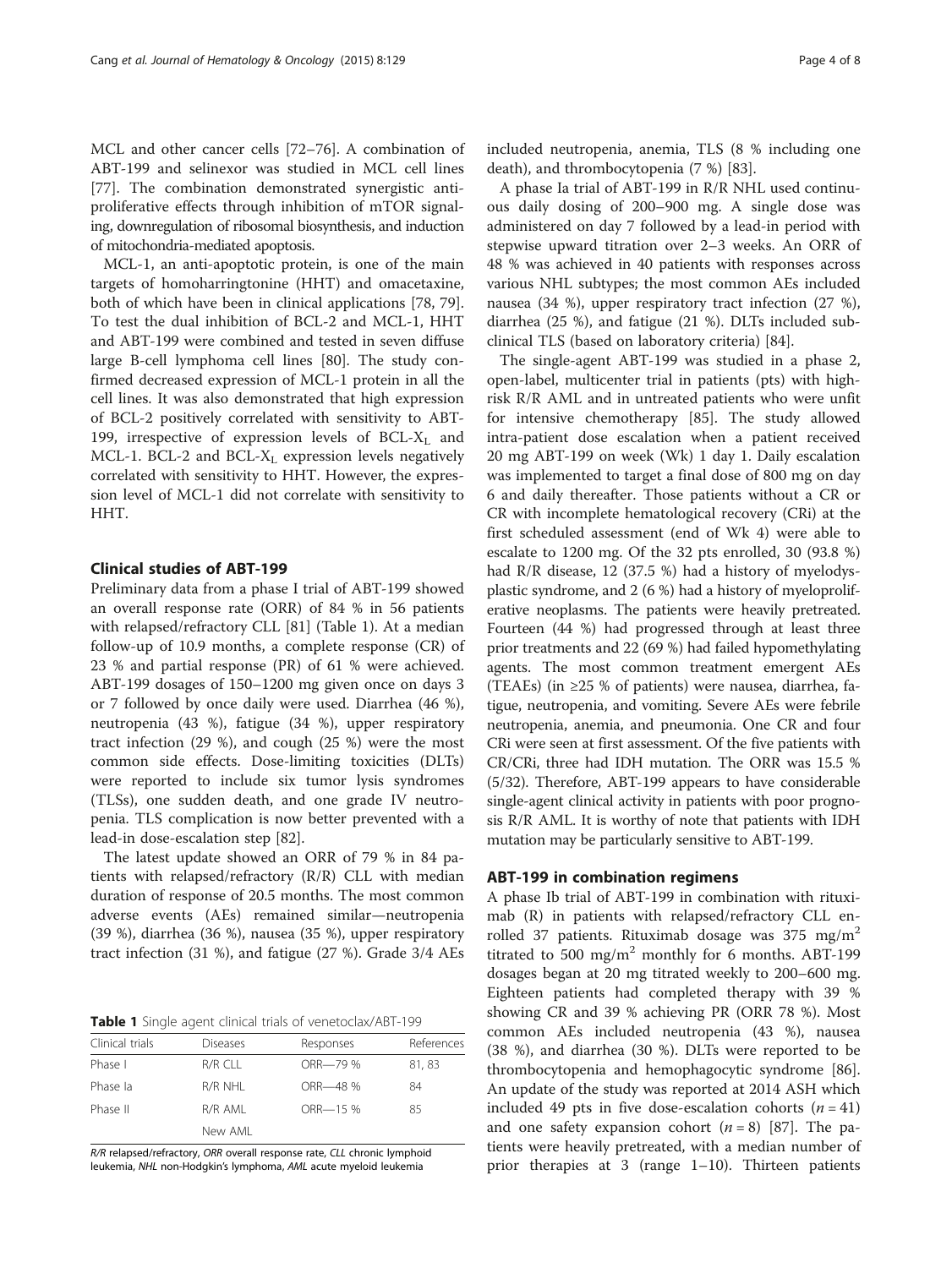(27 %) were refractory to fludarabine and nine (18 %) were R-refractory. Among them also included nine (18 %) with del(17p). The ORR was 88 %, with 11 (32 %) achieving a CR/CRi and 20 (56 %) achieving PR in the 34 pts who were evaluable for response in doseescalation cohorts. The recommended phase 2 dose (RPTD) of ABT-199 is 400 mg daily. The combination of ABT-199 and R was well tolerated and induced an ORR of 86 % with 31 % CRs in pts with CLL/SLL [\[87](#page-7-0)]. A phase 3 trial comparing ABT-199 and R versus bendamustine and R in pts with previously treated CLL is underway (NCT02005471) [\[88](#page-7-0)] (Table 2).

A phase I, open-label, multicenter study of ABT-199 in combination with bendamustine (B) and rituximab (R) was reported in patients with R/R NHL [\[89](#page-7-0)]. In the dose-escalation portion of the study, ABT-199 doses ranged from 50 to 400 mg. Dosing schedules were as follows: 3, 7, and 28 days/cycle in each 28-day cycle. Standard BR treatment for six cycles were given as the following: B (2 days/cycle, 90 mg/m<sup>2</sup>) and R (1 day/cycle, 375 mg/m<sup>2</sup> ). ABT-199 followed by BR was administered on day 1 of cycles 4–6. Upon completion of BR treatment, ABT-199 was continued as monotherapy. At the last update in July 2014, 26 patients have received ABT-199 in combination with BR. Fifteen (57.7 %) patients had follicular lymphoma (FL), eight (30.8 %) had diffuse large B-cell lymphoma (DLBCL), and three (11.5 %) had marginal zone lymphoma (MZL). Out of 26 patients, 11 (42 %) had completed six cycles of BR treatment. The most common TEAEs included nausea (65.4 %), anemia and neutropenia (each in 42.3 %), diarrhea (38.5 %), and thrombocytopenia (34.6 %). Severe AEs included neutropenia (26.9 %) and anemia and thrombocytopenia (each in 19.2 %). DLTs included febrile neutropenia and thrombocytopenia. Dosing schedule was modified to 7 days/cycle for patients in cohort 6. G-CSF prophylaxis was added. No DLTs were observed in the subsequent

Table 2 Clinical trials of venetoclax/ABT-199 in combination regimens

| Clinical trials | Regimens | <b>Diseases</b> | Responses    | References |
|-----------------|----------|-----------------|--------------|------------|
| Phase Ib        | $V + R$  | $R/R$ CLL       | ORR-88 %     | 86, 87     |
|                 |          |                 | CR/CRi-32 %  |            |
|                 |          |                 | PR-56 %      |            |
| Phase I         | $V + BR$ | R/R NHI         | ORR-61.5 %   | 89         |
| Phase Ib        | $V + BR$ | $R/R$ CLL       | Not reported | 90         |
|                 |          | Untreated CLL   |              |            |
| Phase Ib        | $V + Q$  | $R/R$ $Cl$ $I$  | Not reported | 91         |
|                 |          | Untreated CLL   |              |            |

R/R relapsed/refractory, ORR overall response rate, CLL chronic lymphoid leukemia, NHL non-Hodgkin's lymphoma, AML acute myeloid leukemia. For regimens: V venetoclax, R rituximab, B bendamustine, O obinutuzumab

cohorts. The overall response rate  $(CR + PR)$  for ABT-199 + BR was 61.5 % (16/26) for all patients, 73.3 % (11/ 15) for patients with FL, and 37.5 % (3/8) for patients with DLBCL. Further enrollment employed 400 mg ABT-199 with re-examination of a 28-day cycle schedule with G-CSF prophylaxis in heavily pretreated patients. A phase 2 study (NCT02187861; BO29337) of ABT-199 + BR in R/R FL was planned.

Another phase 1b study evaluated the MTD of ABT-199 in combination with BR in R/R or previously untreated patients (pts) with CLL [[90\]](#page-7-0). Dosages ranged from 100 to 600 mg/day of ABT-199 using a 3 + 3 dose-escalation design. The study also incorporated a gradual dose ramp-up of ABT-199 to reduce the risk of TLS. A preliminary report summarized the data on six pts with R/R CLL, including three pts in the 100-mg cohort and three pts in the 200-mg cohort. TLS risks were considered for risk stratification. The most common AE was anemia with most grade 3 AEs being hematological toxicities. There was no TLS as a result of the ramp-up dosing of ABT-199 and prophylactic measures. Dose escalation in R/R pts was ongoing. Enrollment of previously untreated pts was also planned.

In another phase Ib study, ABT-199 was combined with obinutuzumab in R/R or previously untreated patients with CLL [\[91](#page-7-0)]. ABT-199 dosage ranged from 100 to 600 mg/day. A gradual dose ramp-up of ABT-199 and staggering of the two agents were applied to reduce the risk of tumor lysis syndrome (TLS). After completing combination therapy, ABT-199 was continued until disease progression. Nine patients were enrolled in the preliminary report, including three in the 100-mg ABT-199 dosing cohort and six in the 200-mg dosing cohort. Laboratory TLS (characterized by asymptomatic laboratory abnormalities in potassium and phosphate) was observed in 1 of the first 3 patients. One patient had a dose reduction from 100 to 50 mg per day due to prolonged neutropenia but subsequently completed six cycles of combination treatment. For obinutuzumab, infusionrelated reactions were seen but limited to the first infusion. The combination was safe and well tolerated. No clinical TLS was observed in these nine patients. Dose escalation of ABT-199 was done in those R/R patients at 400 mg/day.

The phase II trial of ABT-199 in 17p (-) relapsed/refractory CLL patients (NCT01889186 [\[92](#page-7-0)]) is underway. Apart from this, multiple studies evaluating ABT-199 in multiple myeloma (NCT01794507, NCT01794520), CLL (NCT02242942, NCT01685892, NCT01671904, NCT02427451, NCT02141282, NCT02401503), and NHL (NCT02187861, NCT02558816, NCT02055820, NCT02471391, NCT02419560, NCT01594229) are currently active.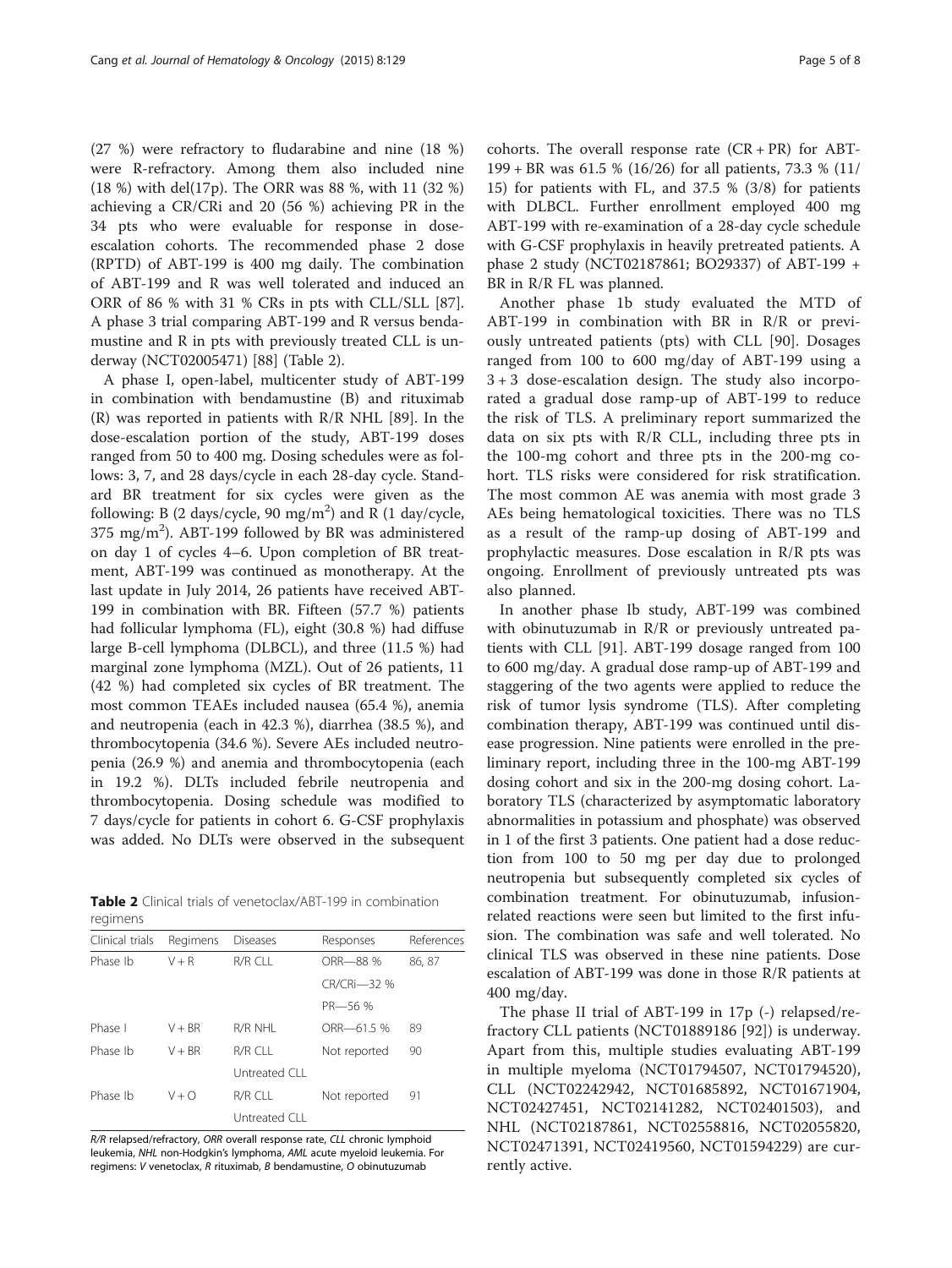#### <span id="page-5-0"></span>Conclusion and future directions

ABT-199/venetoclax showed high response rate as a single agent in refractory/relapsed CLL. In particular, high CR rate was reported in refractory/relapsed CLL (29 % as single agent, 39 % in combination with rituximab). This is quite different from ibrutinib, which acts slowly and rarely induces CR as a single agent in this population of patients. Resistance in lymphoid cells to ABT-199 has been reported [[93\]](#page-7-0). Combination regimens to counteract these mechanisms are being evaluated [[94](#page-7-0), [95\]](#page-7-0). The lack of BCL- $X_L$  inhibition with ABT-199 significantly reduced the dose-limiting thrombocytopenia. Since BCL-2 plays a major role as an anti-apoptotic protein in multiple hematological malignancies, ABT-199 has the potential to be effective as a single agent or in combination with other agents toward a broad spectrum of hematological malignancies. ABT-199 therefore may lead to the shift of current treatment paradigms in hematological cancers.

#### Competing interest

The authors have no relevant conflicts of interest.

#### Authors' contributions

DL, CI, and SC designed the study and drafted the manuscript. SC and CI contributed equally to the study. JS and YS have provided comments and contributed to revising the manuscript. All authors have read and approved the final manuscript.

#### Acknowledgements

This study was partly supported by the Henan Cancer Hospital and the Affiliated Cancer Hospital of Zhengzhou University, Zhengzhou, China.

#### Author details

<sup>1</sup>Department of Oncology, The Henan Province People's Hospital, Zhengzhou, China. <sup>2</sup>Department of Medicine, Westchester Medical Center and New York Medical College, Valhalla, New York 10595, USA. <sup>3</sup>Henan Cancer Hospital and the Affiliated Cancer Hospital of Zhengzhou University, Zhengzhou, China.

#### Received: 28 October 2015 Accepted: 10 November 2015 Published online: 20 November 2015

#### References

- Akinleye A, Avvaru P, Furqan M, Song Y, Liu D. Phosphatidylinositol 3-kinase (PI3K) inhibitors as cancer therapeutics. J Hematol Oncol. 2013;6(1):88.
- 2. Akinleye A, Furqan M, Mukhi N, Ravella P, Liu D. MEK and the inhibitors: from bench to bedside. J Hematol Oncol. 2013;6(1):27.
- 3. Furqan M, Akinleye A, Mukhi N, Mittal V, Chen Y, Liu D. STAT inhibitors for cancer therapy. J Hematol Oncol. 2013;6(1):90.
- 4. Furqan M, Mukhi N, Lee B, Liu D. Dysregulation of JAK-STAT pathway in hematological malignancies and JAK inhibitors for clinical application. Biomark Res. 2013;1(1):5.
- 5. Huang T, Karsy M, Zhuge J, Zhong M, Liu D. B-Raf and the inhibitors: from bench to bedside. J Hematol Oncol. 2013;6(1):30.
- 6. Saha M, Qiu L, Chang H. Targeting p53 by small molecules in hematological malignancies. J Hematol Oncol. 2013;6(1):23.
- 7. Furman RR, Sharman JP, Coutre SE, Cheson BD, Pagel JM, Hillmen P, et al. Idelalisib and rituximab in relapsed chronic lymphocytic leukemia. N Engl J Med. 2014;370(11):997–1007.
- Goede V, Fischer K, Busch R, Engelke A, Eichhorst B, Wendtner CM, et al. Obinutuzumab plus chlorambucil in patients with CLL and coexisting conditions. N Engl J Med. 2014;370(12):1101–10.
- 9. Mellor J, Brown M, Irving H, Zalcberg J, Dobrovic A. A critical review of the role of Fc gamma receptor polymorphisms in the response to monoclonal antibodies in cancer. J Hematol Oncol. 2013;6(1):1.
- 10. Suresh T, Lee L, Joshi J, Barta S. New antibody approaches to lymphoma therapy. J Hematol Oncol. 2014;7(1):58.
- 11. Wu J, Fu J, Zhang M, Liu D. AFM13: a first-in-class tetravalent bispecific anti-CD30/CD16A antibody for NK cell-mediated immunotherapy. J Hematol Oncol. 2015;8:96.
- 12. Younes A, Bartlett NL, Leonard JP, Kennedy DA, Lynch CM, Sievers EL, et al. Brentuximab vedotin (SGN-35) for relapsed CD30-positive lymphomas. N Engl J Med. 2010;363(19):1812–21.
- 13. Hillmen P, Robak T, Janssens A, Babu KG, Kloczko J, Grosicki S, et al. Chlorambucil plus ofatumumab versus chlorambucil alone in previously untreated patients with chronic lymphocytic leukaemia (COMPLEMENT 1): a randomised, multicentre, open-label phase 3 trial. Lancet. 2015;385(9980): 1873–83.
- 14. Ansell SM, Lesokhin AM, Borrello I, Halwani A, Scott EC, Gutierrez M, et al. PD-1 blockade with nivolumab in relapsed or refractory Hodgkin's lymphoma. N Engl J Med. 2015;372(4):311–9.
- 15. Garon EB, Rizvi NA, Hui R, Leighl N, Balmanoukian AS, Eder JP, et al. Pembrolizumab for the treatment of non-small-cell lung cancer. N Engl J Med. 2015;372(21):2018–28.
- 16. Postow MA, Callahan MK, Wolchok JD. Immune checkpoint blockade in cancer therapy. J Clin Oncol. 2015;33(17):1974–82.
- 17. Postow MA, Chesney J, Pavlick AC, Robert C, Grossmann K, McDermott D, et al. Nivolumab and ipilimumab versus ipilimumab in untreated melanoma. N Engl J Med. 2015;372(21):2006–17.
- 18. Robert C, Long GV, Brady B, Dutriaux C, Maio M, Mortier L, et al. Nivolumab in previously untreated melanoma without BRAF mutation. N Engl J Med. 2015;372(4):320–30.
- 19. Robert C, Schachter J, Long GV, Arance A, Grob JJ, Mortier L, et al. Pembrolizumab versus ipilimumab in advanced melanoma. N Engl J Med. 2015;372(26):2521–32.
- 20. Shi L, Chen S, Yang L, Li Y. The role of PD-1 and PD-L1 in T-cell immune suppression in patients with hematological malignancies. J Hematol Oncol. 2013;6(1):74.
- 21. Novero A, Ravella P, Chen Y, Dous G, Liu D. Ibrutinib for B cell malignancies. Exp Hematol Oncol. 2014;3(1):4.
- 22. Akinleye A, Chen Y, Mukhi N, Song Y, Liu D. Ibrutinib and novel BTK inhibitors in clinical development. J Hematol Oncol. 2013;6:59.
- 23. Byrd JC, Brown JR, O'Brien S, Barrientos JC, Kay NE, Reddy NM, et al. Ibrutinib versus ofatumumab in previously treated chronic lymphoid leukemia. N Engl J Med. 2014;371(3):213–23.
- 24. Byrd JC, Furman RR, Coutre SE, Flinn IW, Burger JA, Blum KA, et al. Targeting BTK with ibrutinib in relapsed chronic lymphocytic leukemia. N Engl J Med. 2013;369(1):32–42.
- 25. Han E, Li X-l, Wang C-r, Li T-f, Han S-Y. Chimeric antigen receptor-engineered T cells for cancer immunotherapy: progress and challenges. J Hematol Oncol. 2013;6(1):47.
- 26. Haso W, Lee DW, Shah NN, Stetler-Stevenson M, Yuan CM, Pastan IH, et al. Anti-CD22-chimeric antigen receptors targeting B-cell precursor acute lymphoblastic leukemia. Blood. 2012;121(7):1165–74.
- 27. Ruella M, Barrett D, Kenderian SS, Shestova O, Hofmann TJ, Scholler J, et al. Novel chimeric antigen receptor T cells for the treatment of CD19-negative relapses occurring after CD19-targeted immunotherapies. Blood. 2014;124(21):966.
- 28. Chen Y, Liu D. Chimeric antigen receptor (CAR)-directed adoptive immunotherapy: a new era in targeted cancer therapy. Stem Cell Investig. 2014;1:2.
- 29. Sadelain M, Brentjens R, Riviere I. The basic principles of chimeric antigen receptor design. Cancer Discov. 2013;3(4):388–98.
- 30. Reusch U, Burkhardt C, Fucek I, Le Gall F, Le Gall M, Hoffmann K, et al. A novel tetravalent bispecific TandAb (CD30/CD16A) efficiently recruits NK cells for the lysis of CD30+ tumor cells. MAbs. 2014;6(3):728–73.
- 31. Rothe A, Sasse S, Topp MS, Eichenauer DA, Hummel H, Reiners KS, et al. A phase 1 study of the bispecific anti-CD30/CD16A antibody construct AFM13 in patients with relapsed or refractory Hodgkin lymphoma. Blood. 2015;125(26):4024–31.
- 32. Breton C, Nahimana A, Aubry D, Macoin J, Moretti P, Bertschinger M, et al. A novel anti-CD19 monoclonal antibody (GBR 401) with high killing activity against B cell malignancies. J Hematol Oncol. 2014;7(1):33.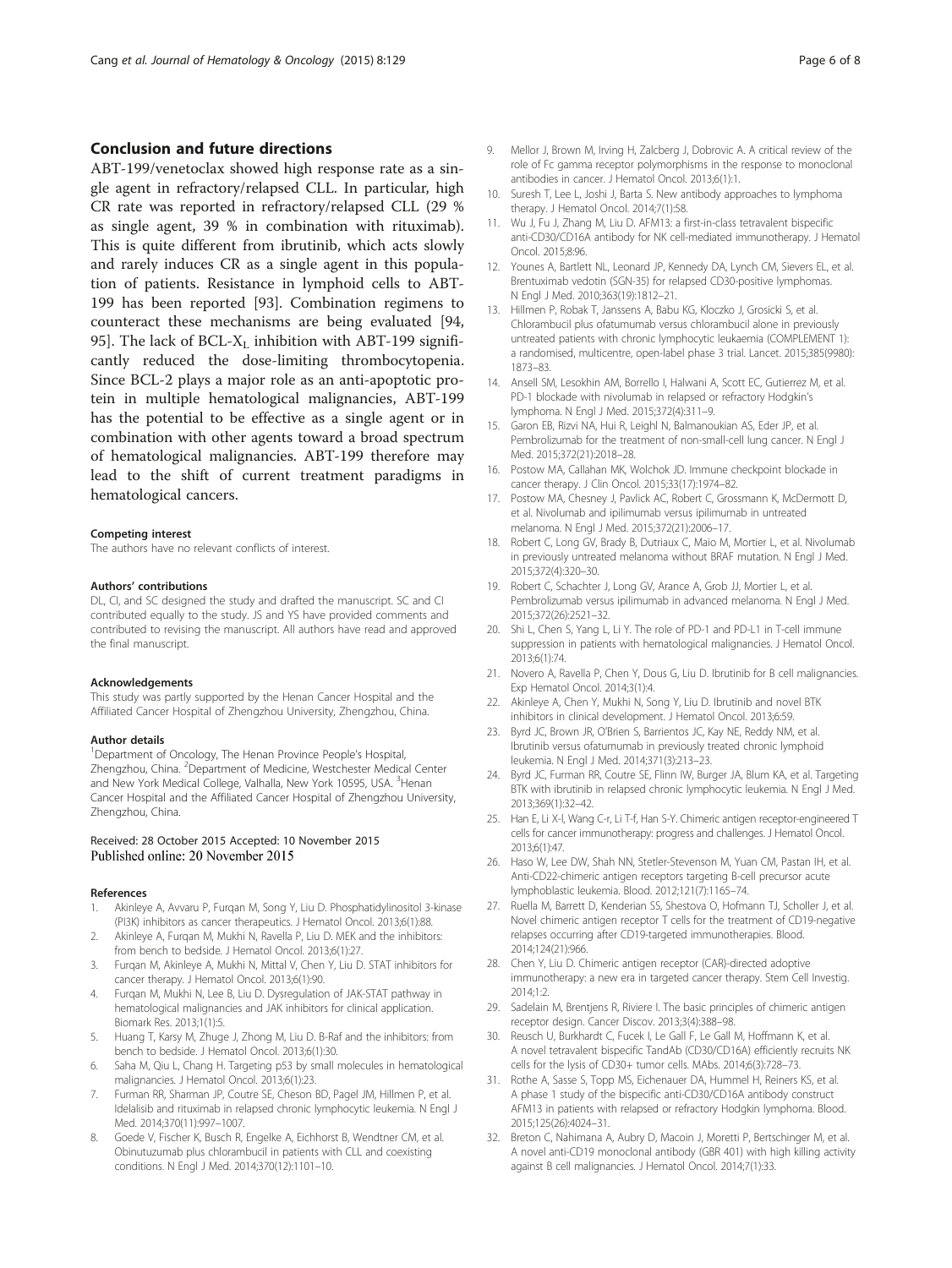- <span id="page-6-0"></span>33. Wu J, Fu J, Zhang M, Liu D. Blinatumomab: a bispecific T cell engager (BiTE) antibody against CD19/CD3 for refractory acute lymphoid leukemia. J Hematol Oncol. 2015;8:104.
- 34. Tsujimoto Y, Finger LR, Yunis J, Nowell PC, Croce CM. Cloning of the chromosome breakpoint of neoplastic B cells with the t(14;18) chromosome translocation. Science. 1984;226(4678):1097–9.
- 35. Tsujimoto Y, Shimizu S. Bcl-2 family: life-or-death switch. FEBS Lett. 2000; 466(1):6–10.
- 36. Tsujimoto Y. Role of Bcl-2 family proteins in apoptosis: apoptosomes or mitochondria? Genes Cells. 1998;3(11):697–707.
- 37. McClintock DS, Santore MT, Lee VY, Brunelle J, Budinger GR, Zong WX, et al. Bcl-2 family members and functional electron transport chain regulate oxygen deprivation-induced cell death. Mol Cell Biol. 2002;22(1):94–104.
- 38. Yamaguchi H, Bhalla K, Wang HG. Bax plays a pivotal role in thapsigargininduced apoptosis of human colon cancer HCT116 cells by controlling Smac/Diablo and Omi/HtrA2 release from mitochondria. Cancer Res. 2003;63(7):1483–9.
- 39. Susin SA, Zamzami N, Castedo M, Hirsch T, Marchetti P, Macho A, et al. Bcl-2 inhibits the mitochondrial release of an apoptogenic protease. J Exp Med. 1996;184(4):1331–41.
- 40. Kluck RM, Bossy-Wetzel E, Green DR, Newmeyer DD. The release of cytochrome c from mitochondria: a primary site for Bcl-2 regulation of apoptosis. Science. 1997;275(5303):1132–6.
- 41. Yang J, Liu X, Bhalla K, Kim CN, Ibrado AM, Cai J, et al. Prevention of apoptosis by Bcl-2: release of cytochrome c from mitochondria blocked. Science. 1997;275(5303):1129–32.
- 42. Adams JM, Cory S. The Bcl-2 protein family: arbiters of cell survival. Science. 1998;281(5381):1322–6.
- 43. Kelekar A, Thompson CB. Bcl-2-family proteins: the role of the BH3 domain in apoptosis. Trends Cell Biol. 1998;8(8):324–30.
- 44. Chao DT, Korsmeyer SJ. BCL-2 family: regulators of cell death. Annu Rev Immunol. 1998;16:395–419.
- 45. Oltersdorf T, Elmore SW, Shoemaker AR, Armstrong RC, Augeri DJ, Belli BA, et al. An inhibitor of Bcl-2 family proteins induces regression of solid tumours. Nature. 2005;435(7042):677–81.
- 46. Chauhan D, Velankar M, Brahmandam M, Hideshima T, Podar K, Richardson P, et al. A novel Bcl-2/Bcl-X(L)/Bcl-w inhibitor ABT-737 as therapy in multiple myeloma. Oncogene. 2007;26(16):2374–80.
- 47. Kline MP, Rajkumar SV, Timm MM, Kimlinger TK, Haug JL, Lust JA, et al. ABT-737, an inhibitor of Bcl-2 family proteins, is a potent inducer of apoptosis in multiple myeloma cells. Leukemia. 2007;21(7):1549–60.
- 48. Konopleva M, Contractor R, Tsao T, Samudio I, Ruvolo PP, Kitada S, et al. Mechanisms of apoptosis sensitivity and resistance to the BH3 mimetic ABT-737 in acute myeloid leukemia. Cancer Cell. 2006;10(5):375–88.
- 49. Del Gaizo MV, Schlis KD, Sallan SE, Armstrong SA, Letai A. BCL-2 dependence and ABT-737 sensitivity in acute lymphoblastic leukemia. Blood. 2008;111(4):2300–9.
- 50. Ishitsuka K, Kunami N, Katsuya H, Nogami R, Ishikawa C, Yotsumoto F, et al. Targeting Bcl-2 family proteins in adult T-cell leukemia/lymphoma: in vitro and in vivo effects of the novel Bcl-2 family inhibitor ABT-737. Cancer Lett. 2012;317(2):218–25.
- 51. Mason KD, Vandenberg CJ, Scott CL, Wei AH, Cory S, Huang DC, et al. In vivo efficacy of the Bcl-2 antagonist ABT-737 against aggressive Myc-driven lymphomas. Proc Natl Acad Sci U S A. 2008;105(46):17961–6.
- 52. High LM, Szymanska B, Wilczynska-Kalak U, Barber N, O'Brien R, Khaw SL, et al. The Bcl-2 homology domain 3 mimetic ABT-737 targets the apoptotic machinery in acute lymphoblastic leukemia resulting in synergistic in vitro and in vivo interactions with established drugs. Mol Pharmacol. 2010;77(3): 483–94.
- 53. Kang MH, Kang YH, Szymanska B, Wilczynska-Kalak U, Sheard MA, Harned TM, et al. Activity of vincristine, L-ASP, and dexamethasone against acute lymphoblastic leukemia is enhanced by the BH3-mimetic ABT-737 in vitro and in vivo. Blood. 2007;110(6):2057–66.
- 54. Lock R, Carol H, Houghton PJ, Morton CL, Kolb EA, Gorlick R, et al. Initial testing (stage 1) of the BH3 mimetic ABT-263 by the pediatric preclinical testing program. Pediatr Blood Cancer. 2008;50(6):1181–9.
- 55. Ackler S, Xiao Y, Mitten MJ, Foster K, Oleksijew A, Refici M, et al. ABT-263 and rapamycin act cooperatively to kill lymphoma cells in vitro and in vivo. Mol Cancer Ther. 2008;7(10):3265–74.
- 56. Suryani S, Carol H, Chonghaile TN, Frismantas V, Sarmah C, High L, et al. Cell and molecular determinants of in vivo efficacy of the BH3 mimetic ABT-263

against pediatric acute lymphoblastic leukemia xenografts. Clin Cancer Res. 2014;20(17):4520–31.

- 57. Ackler S, Mitten MJ, Chen J, Clarin J, Foster K, Jin S, et al. Navitoclax (ABT-263) and bendamustine +/- rituximab induce enhanced killing of non-Hodgkin's lymphoma tumours in vivo. Br J Pharmacol. 2012;167(4):881–91.
- 58. Ackler S, Mitten MJ, Foster K, Oleksijew A, Refici M, Tahir SK, et al. The Bcl-2 inhibitor ABT-263 enhances the response of multiple chemotherapeutic regimens in hematologic tumors in vivo. Cancer Chemother Pharmacol. 2010;66(5):869–80.
- 59. Wilson WH, O'Connor OA, Czuczman MS, LaCasce AS, Gerecitano JF, Leonard JP, et al. Navitoclax, a targeted high-affinity inhibitor of BCL-2, in lymphoid malignancies: a phase 1 dose-escalation study of safety, pharmacokinetics, pharmacodynamics, and antitumour activity. Lancet Oncol. 2010;11(12):1149–59.
- 60. Roberts AW, Seymour JF, Brown JR, Wierda WG, Kipps TJ, Khaw SL, et al. Substantial susceptibility of chronic lymphocytic leukemia to BCL2 inhibition: results of a phase I study of navitoclax in patients with relapsed or refractory disease. J Clin Oncol. 2012;30(5):488–96.
- 61. Zhang H, Nimmer PM, Tahir SK, Chen J, Fryer RM, Hahn KR, et al. Bcl-2 family proteins are essential for platelet survival. Cell Death Differ. 2007; 14(5):943–51.
- Mason KD, Carpinelli MR, Fletcher JI, Collinge JE, Hilton AA, Ellis S, et al. Programmed anuclear cell death delimits platelet life span. Cell. 2007;128(6): 1173–86.
- 63. Souers AJ, Leverson JD, Boghaert ER, Ackler SL, Catron ND, Chen J, et al. ABT-199, a potent and selective BCL-2 inhibitor, achieves antitumor activity while sparing platelets. Nat Med. 2013;19(2):202–8.
- 64. Vogler M, Dinsdale D, Dyer MJ, Cohen GM. ABT-199 selectively inhibits BCL2 but not BCL2L1 and efficiently induces apoptosis of chronic lymphocytic leukaemic cells but not platelets. Br J Haematol. 2013;163(1):139–42.
- 65. Pan R, Hogdal LJ, Benito JM, Bucci D, Han L, Borthakur G, et al. Selective BCL-2 inhibition by ABT-199 causes on-target cell death in acute myeloid leukemia. Cancer Discov. 2014;4(3):362–75.
- 66. Khaw SL, Merino D, Anderson MA, Glaser SP, Bouillet P, Roberts AW, et al. Both leukaemic and normal peripheral B lymphoid cells are highly sensitive to the selective pharmacological inhibition of prosurvival Bcl-2 with ABT-199. Leukemia. 2014;28(6):1207–15.
- 67. Vandenberg CJ, Cory S. ABT-199, a new Bcl-2-specific BH3 mimetic, has in vivo efficacy against aggressive Myc-driven mouse lymphomas without provoking thrombocytopenia. Blood. 2013;121(12):2285–8.
- 68. Peirs S, Matthijssens F, Goossens S, Van de Walle I, Ruggero K, de Bock CE, et al. ABT-199 mediated inhibition of BCL-2 as a novel therapeutic strategy in T-cell acute lymphoblastic leukemia. Blood. 2014;124(25):3738–47.
- 69. Bodo J, Zhao X, Smith MR, Hsi ED. Activity of ABT-199 and acquired resistance in follicular lymphoma cells. Blood. 2014;124(21):3635–5.
- 70. Carter BZ, Mak PY, Mu H, Zhou H, Mak DH, Schober WD, et al. Cooperative targeting of Bcl-2 family proteins by ABT-199 (GDC-0199) and tyrosine kinase inhibitors to eradicate blast crisis CML and CML stem/progenitor cells. Blood. 2014;124(21):512–2.
- 71. Portell CA, Axelrod M, Brett LK, Gordon VL, Capaldo B, Xing JC, et al. Synergistic cytotoxicity of ibrutinib and the BCL2 antagonist, ABT-199(GDC-0199) in mantle cell lymphoma (MCL) and chronic lymphocytic leukemia (CLL): molecular analysis reveals mechanisms of target interactions. Blood. 2014;124(21):509–9.
- 72. Gerecitano J. SINE (selective inhibitor of nuclear export) translational science in a new class of anti-cancer agents. J Hematol Oncol. 2014;7(1):67.
- 73. Gravina G, Senapedis W, McCauley D, Baloglu E, Shacham S, Festuccia C. Nucleo-cytoplasmic transport as a therapeutic target of cancer. J Hematol Oncol. 2014;7(1):85.
- 74. Gravina G, Tortoreto M, Mancini A, Addis A, Di Cesare E, Lenzi A, et al. XPO1/CRM1-selective inhibitors of nuclear export (SINE) reduce tumor spreading and improve overall survival in preclinical models of prostate cancer (PCa). J Hematol Oncol. 2014;7(1):46.
- 75. Parikh K, Cang S, Sekhri A, Liu D. Selective inhibitors of nuclear export (SINE)- a novel class of anti-cancer agents. J Hematol Oncol. 2014;7(1):78.
- 76. Das A, Wei G, Parikh K, Liu D. Selective inhibitors of nuclear export (SINE) in hematological malignancies. Exp Hematol Oncol. 2015;4:7.
- 77. Tabe Y, Harada M, Miyamae Y, Kazuno S, Fujimura T, Ueno T, et al. Selective inhibitor of nuclear export selinexor (KPT-330) and BCL2 inhibitor ABT-199 enhance the anti-lymphoma effect of BTK inhibitor ibrutinib in mantle cell lymphoma. Blood. 2014;124(21):2254–4.